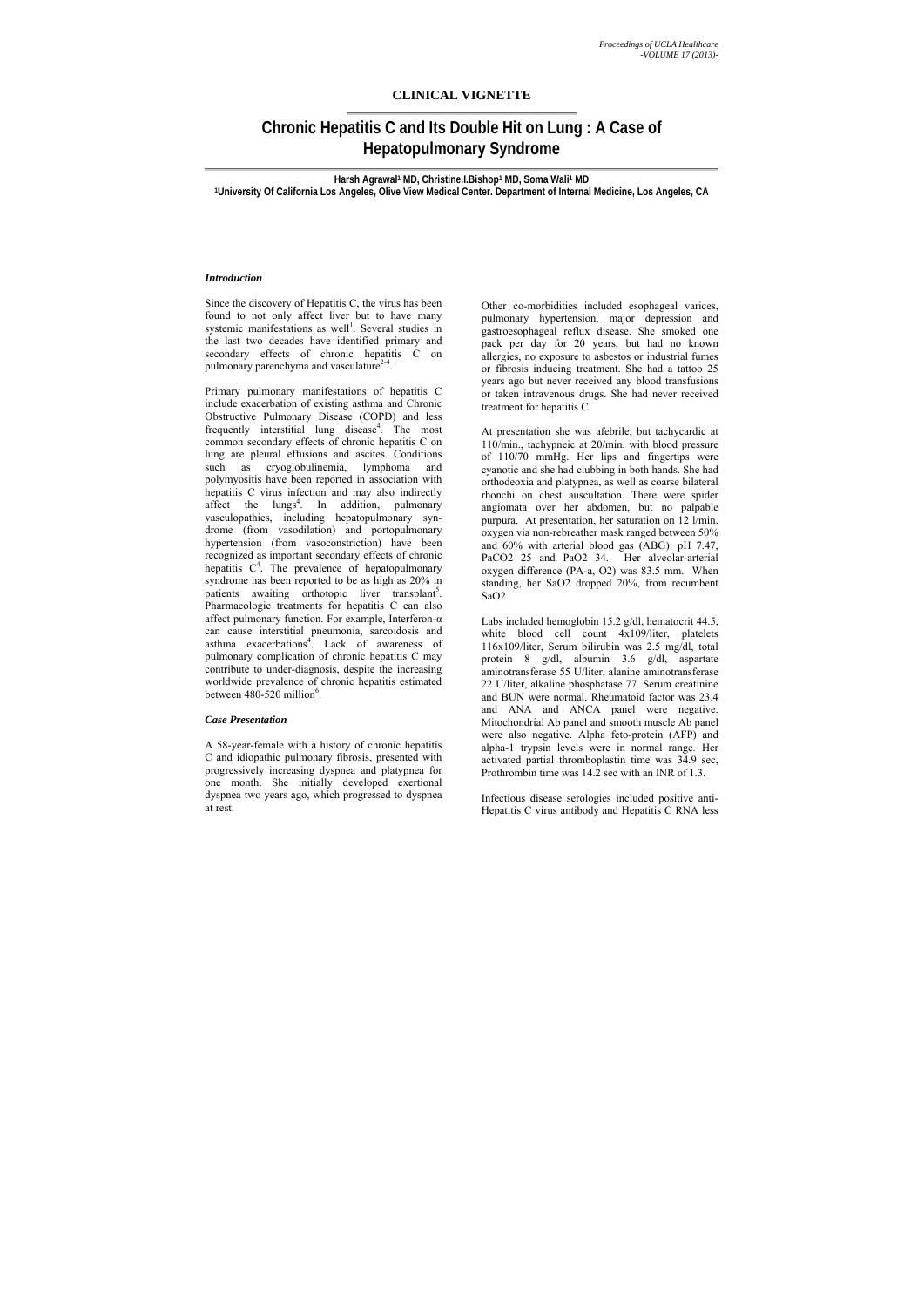than <50 copies/ml, Hepatitis A antibody positive, Hepatitis B surface antigen negative, Hepatitis B surface antibody negative, HIV 1 & 2 negative and Cytomegalo virus IgG antibody was positive.

Pulmonary function test (PFT) showed mild restriction with a corrected diffusion capacity 27% of predicted. Her FEV1 was 1.78 liter at 86% of predicted without significant change after bronchodilator administration. Her FVC and FEF (25%-75%) were within normal limits. TLC was decreased to 78% of predicted and residual volume was 85% of predicted.

Hepatitis C virus is a hepatotropic and lymphotropic virus with many systemic manifestations, frequently rheumatologic due to chronic stimulus of the immune system<sup>7</sup>. Over the last two decades studies have shown effects of chronic HCV infection on pulmonary parenchyma and vasculature<sup>4</sup>. The pathogenesis of HCV-related lung disease could be mediated by autoantibodies and/or immune complex production or as an indirect effect of chronic liver disease. A higher prevalence of HCV infection has been documented in idiopathic pulmonary fibrosis  $(IPF)^{8,9}$ , and patients with chronic HCV infection have increased prevalence of idiopathic pulmonary fibrosis<sup>2</sup>. Chronic HCV infection can cause accelerated decline of lung function in cases with pre-existing asthma or COPD due to chronic immune activation and inflammation induced HCV infection $10,11$ . Polymyositis, a complication of chronic hepatitis C virus infection can also impair respiration through weakened respiratory muscles<sup> $\frac{1}{4}$ </sup>.

High resolution CT (HRCT) showed diffuse interstitial fibrosis with honey combing and traction bronchiectasis. There was no radiological evidence of pulmonary emboli. Contrast enhanced echocardiography (agitated saline contrast) revealed AV shunting within the lungs. Her LVEF was 60%, with no evidence of any valvular heart disease. Bilateral pulmonary arteriogram confirmed AV shunting, right side greater than left. Diagnostic Right heart catheterization revealed right atrial pressure of 8 mmHg and main pulmonary artery pressure of 33/16 mmHg with a mean of 21 mmHg. The patient was managed symptomatically.

## *Discussion*

*associated with hepatic disease*" 5 . More commonly it is known as a triad of liver disease, increased arteriolar-alveolar gradient on room air and intrapulmonary vasodilation as described by Kennedy and Knudson in 1977<sup>12</sup>. Diagnostic criteria for hepatopulmonary syndrome is liver disease, PA-a, O2 (Alveolar-arterial oxygen tension difference)  $\geq$  15 mmHg and positive contrast enhanced echocardiography<sup>5</sup>. For patients aged  $\geq 64$  years PA-a, O2  $\geq$ 20 mmHg is the recommended criteria<sup>5</sup>.

This triad of increased PA-a O2, intrapulmonary vasodilation and chronic liver disease is sufficient to diagnosis hepatopulmonary syndrome, even in presence of other pulmonary co-morbidities such as  $COPD$ , asthma or  $IPF<sup>13</sup>$ . Normal dynamic and static lung volumes and low DLCO values are characteristic in the majority of cases of HPS as in our patient without other co-morbid pulmonary conditions<sup>5</sup>.

In patients awaiting orthotopic liver transplantation hepatopulmonary syndrome and portopulmonary hypertension have prevalence of up to  $20\%$  and  $5\%$ . The European Respiratory Society (ERS) task force on hepatic-pulmonary disorder defined hepatopulmonary syndrome as an "*arterial oxygenation defect induced by intrapulmonary vascular dilatation* 

In HPS, there are two types of pathologic structural change in pulmonary vasculature. Type I (diffuse pre-capillary and capillary dilatation) and type II (focal arteriovenous communication), allow mixed venous blood to pass either directly or very quickly into pulmonary veins $14$ . Type I is further subdivided into –minimal and advanced. Contrast enhanced trans-thoracic echocardiography provides a sensitive, non-invasive and qualitative test for detection of intrapulmonary vasodilation<sup>5</sup>. HPS patients with PaO2 ≤300 mmHg on oxygen supplementation are likely to have "advanced type I" or type II pattern of intrapulmonary vasodilation and could benefit from vascular embolization. These cases should be studied with pulmonary angiography<sup>5</sup>. Based on bilateral pulmonary arteriography and saline agitated echocardiography, our patient had type II pattern of intrapulmonary vasodilation and received embolization.

Orthotopic liver transplantation is the only effective treatment for improving outcome in patients with hepatopulmonary syndrome and resolution of hepatopulmonary has been reported in >80% of cases<sup>5</sup>. Hepatopulmonary syndrome does not correlate with severity of liver disease.

#### **REFERENCES**

- 1. **Choo QL, Kuo G, Weiner AJ, Overby LR, Bradley DW, Houghton M**. Isolation of a cDNA clone derived from a blood-borne non-A, non-B viral hepatitis genome. *Science*. 1989 Apr 21;244(4902):359-62. PubMed PMID: 2523562.
- 2. **Ferri C, La Civita L, Fazzi P, Solfanelli S, Lombardini F, Begliomini E, Monti M, Longombardo G, Pasero G, Zignego AL**. Interstitial lung fibrosis and rheumatic disorders in patients with hepatitis C virus infection. *Br J*